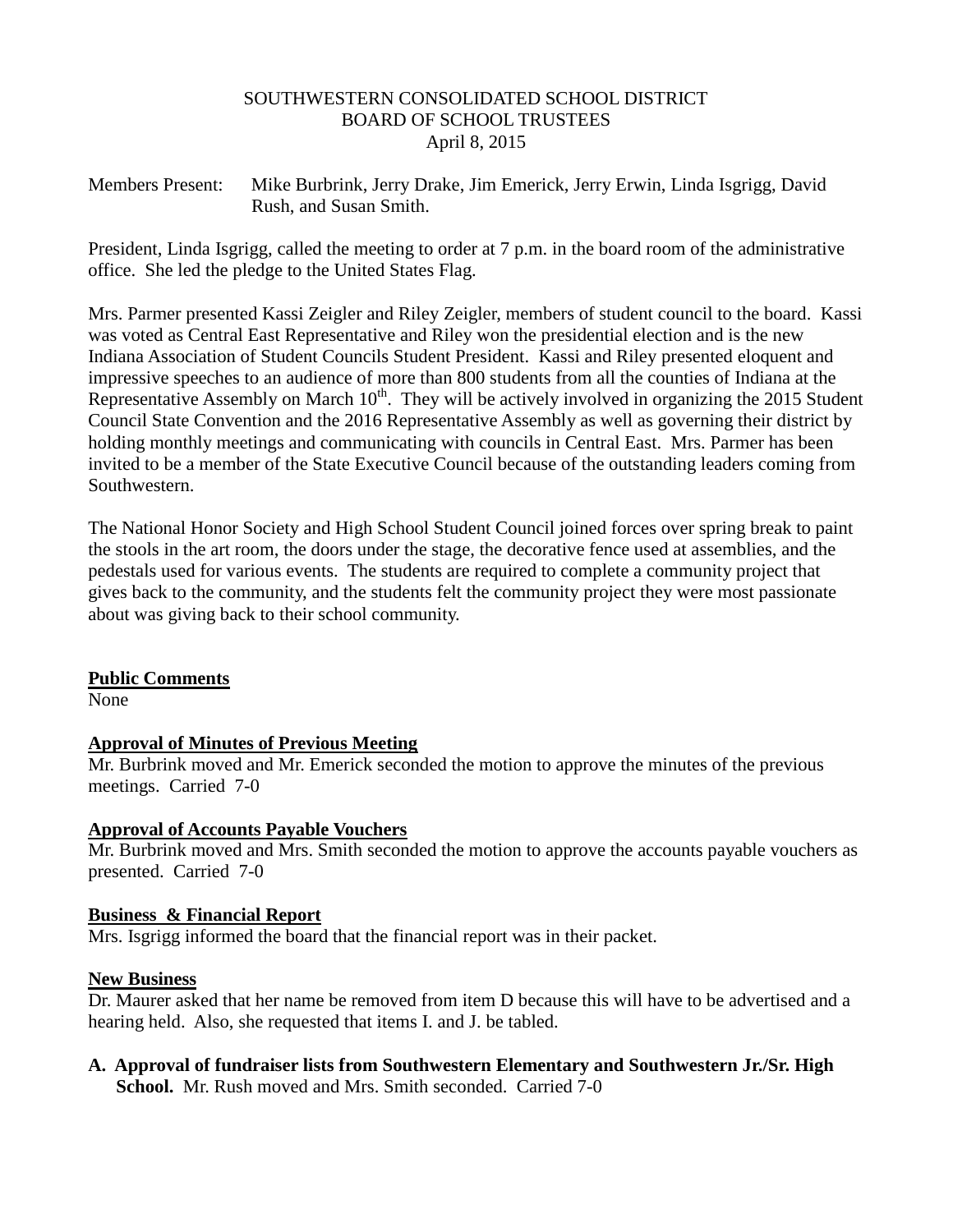- **B. Approval to add time to school days (if possible) if we miss an additional day(s) of school rather than adding an additional student day(s) after Memorial Day.** Mr. Burbrink questioned if this could happen on Early-Release Thursdays. Hopefully no more time will be needed. Mr. Burbrink moved and Mrs. Smith seconded. Carried 7-0
- **C. Recommend approval of 26 pay dates in 2015-16 by skipping a week in July, 2016.** Mr. Emerick moved and Mrs. Smith seconded. Carried 7-0
- **D. Recommend adding an extra year to the following administrative contracts: Curtis Chase, Brady Days, Joshua Edwards and Paula Maurer.** Mr. Drake moved and Mrs. Smith seconded. Carried 7-0
- **E. Recommend approval for the following new job descriptions: Director of Curriculum, Literacy Instruction, and Interventions; Educational Technology Coach.** Mr. Burbrink moved and Mrs. Smith seconded. Carried 7-0
- **F. Recommend approval to add the position of Director of Curriculm, Literacy Instruction, and Interventions for one year at a minimum of \$35,000.00-\$55,000.00 to be paid from grant funds.** Mr. Burbrink moved and Mr. Emerick seconded. Carried 7-0
- **G. Recommend approval of the district's commitment requirements to support a teacher in the Woodrow Wilson MBA in Education Leadership Program at the University of Indianapolis.** Mrs. Smith moved and Mr. Burbrink seconded. Carried 7-0
- **H. Recommend approval of a resolution to transfer \$13,459.46 from the Preschool Fund to the General Fund.** Mrs. Smith moved and Mr. Rush seconded. Carried 7-0

Mr. Drake motioned to table item I and item J. Mr. Emerick seconded. Carried 7-0

- **I. Recommend approval to accept the bid for a five year lease of copiers from Ricoh for \$924.19 per month. –**tabled
- **J. Recommend adoption of the administrative guidelines for Use of Electronic Devices by Bus Drivers.** –tabled
- **K. First Reading of Policies 0100, 0140(0142.3), 0140(0144.3), 2221, 3120, 3120.04, 3120.08, 3122.01, 3140, 3170, 3170.01, 3419, 4120, 4120.08, 4122.01, 4140, 4170, 4170.01, 4419, 5111, 5200, 5330, 5340.01, 5530, 5830, 6150, 7540.02, 7540.03, 7540.04, 8330, 8451, 8455, 9211** No motion was required.

# **Other**

**Dr. Maurer asked that the board approve the hiring of an IREAD 3 Teacher for up to 20 hours at \$20.00 per hour.** Mr. Burbrink moved and Mrs. Smith seconded. Carried 7-0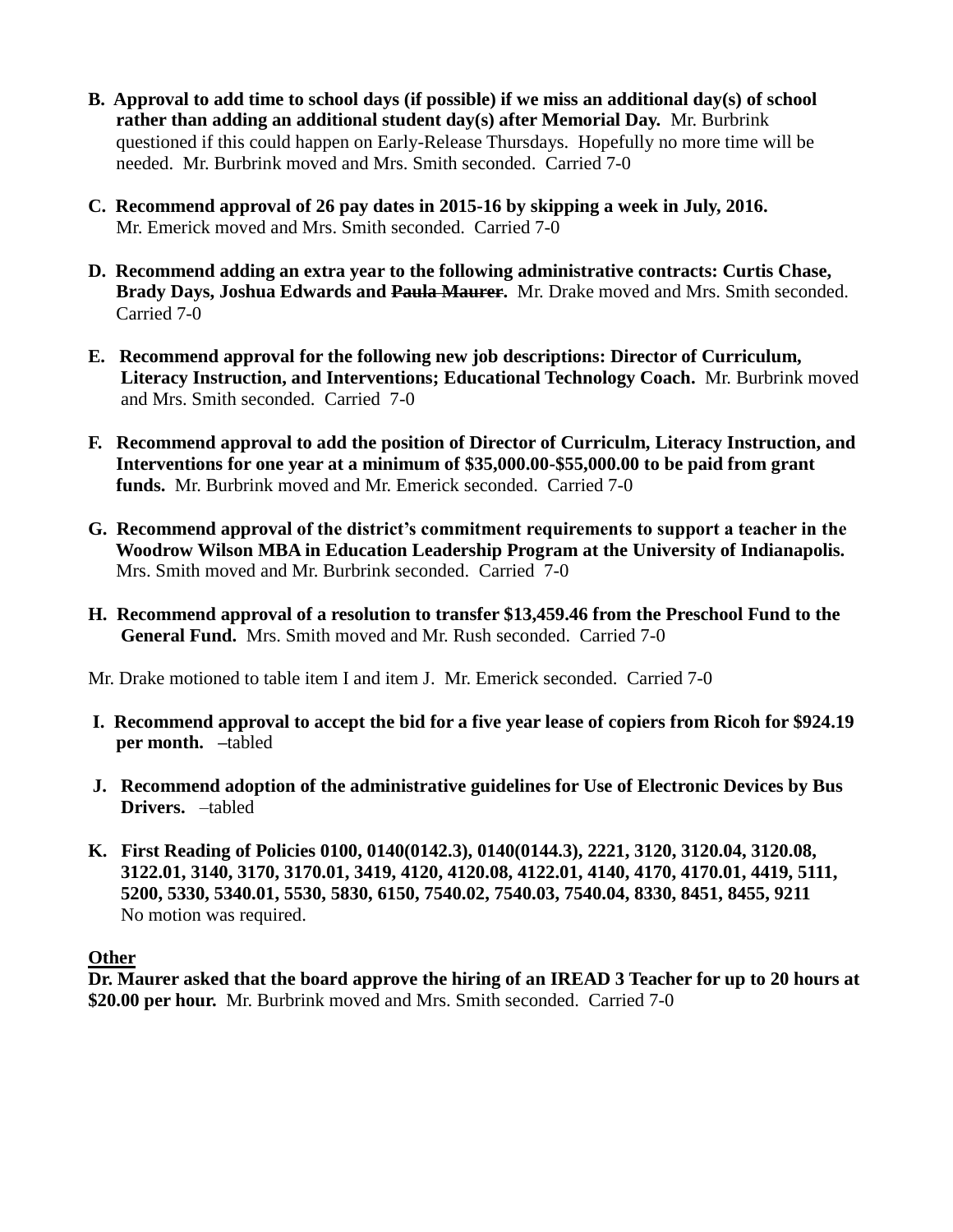### **Reports and Presentations Principals Report**

Mr. Edwards thanked the board for extending his contract for another year. The results of IREAD were that 42 third graders took the test and 40 passed. Two of the students will need remediation. Mr. Edwards thanked Mrs. Oliver, Mrs. Kingen and Mrs. Schmitt for all their help. He also spoke about the Scuffy fundraiser. The goal for the elementary was \$2,675 and their final donation to Scuffy was \$4,006.

Mr. Chase spoke about the progress of the  $7<sup>th</sup>$  grade students. By examining the data, students are put into focus groups to increase their skills in certain areas. A Data Committee has been established to create forms that the students can use to improve their skills. They are using the data to decide what standards specific students need reinforced as ISTEP testing draws near. Mr. Oswalt and Mrs. Parmer are already working to improve their assessments in language arts to help students improve even more next school year. Mr. Chase said that the kids have done the best job this year of the 3 years that he has been here.

# **Food Service Director Report**

Charity Elliott informed the board that she attended two seminars this semester. She had two cooks accompany her to the seminar on Smart Snacks (a la carte). The seminars were informative and helpful for Mrs. Elliott and her cooks. She also mentioned that there are new regulations on beverages for 6-8 grade students; no lemon flavored water is allowed. Mrs. Elliott has had two dishwashers and a freezer go down. Mr. Hancock has fixed the problems. She is going to reconfigure her shelves in the walk-in freezers this summer. She also mentioned that she is only \$200 over her estimated budget with all of the equipment problems she has had. A professor from Purdue University has agreed to use the high school kitchen as a project in their graduate class. They are planning an equipment and facility design. She is hoping to some day use these prints to make the things on paper happen.

Mrs. Elliott explained the catering program to the board. To figure a price for caterings, she takes the food cost times three. This gives the catering price a third food cost, a third labor, and a third profit. She explained that any profit brought into the school through reimbursable meals must be used to produce more reimbursable meals. The profit from caterings and a la carte sales makes it possible to provide extras to the school by way of equipment, staff appreciation meals, uniforms, etc.

# **Facilities/Maintenance Director Report**

Mr. Hancock thanked the board for the new truck and said that it has been exactly what the district needed. He mentioned that air filters alone will cost \$9,000-10,000 per year. He has worked to bring us into compliance with OSHA and IDEM. Lisa Park is doing a great job on the water testing at our schools. He has projected the dates for wastewater plant improvement to be June  $29<sup>th</sup>$  through July  $10<sup>th</sup>$ . The approximate cost is from \$35,000 to \$50,000. With proper maintenance the wastewater plant may last 15 to 20 years after the improvements are made.